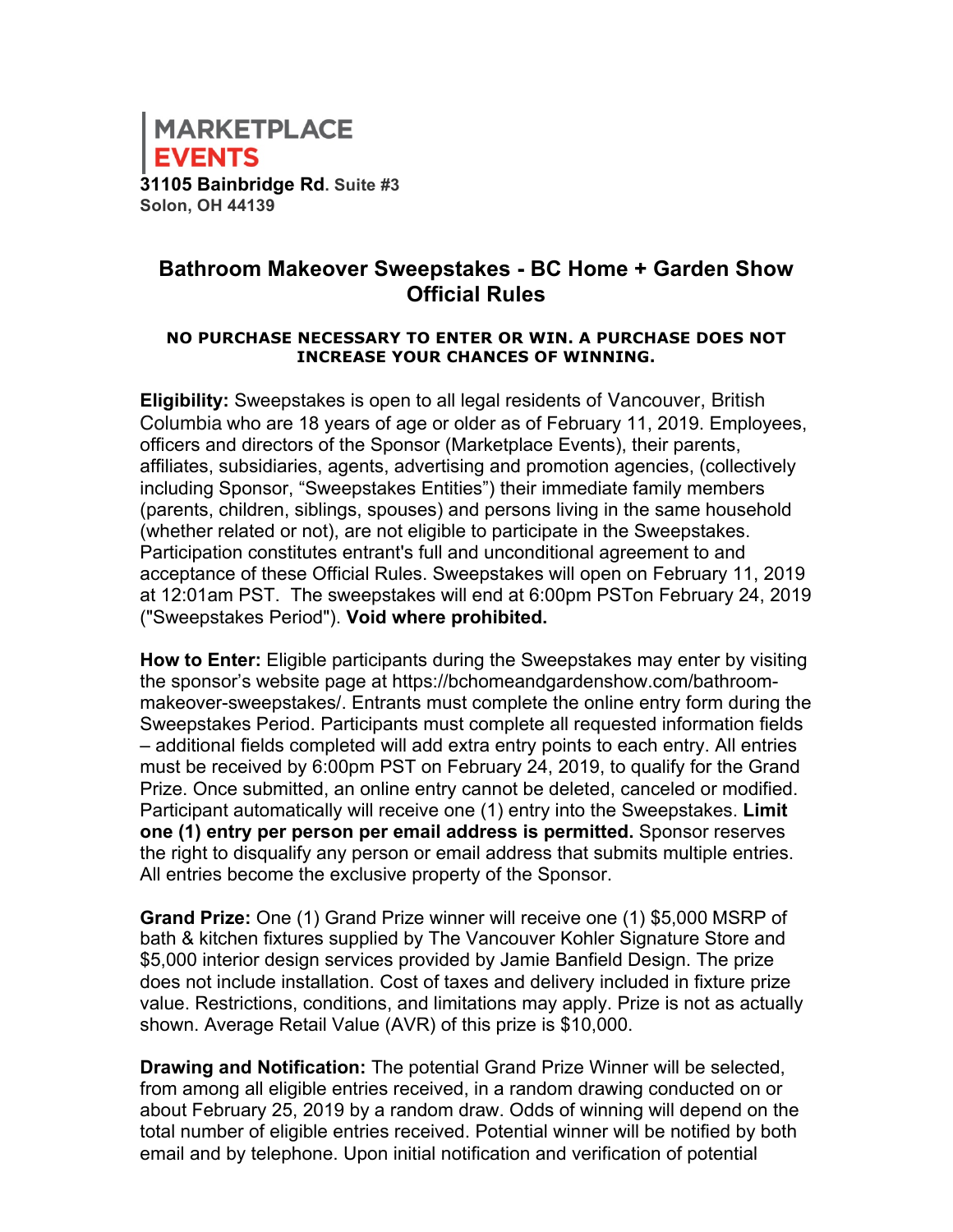Grand Prize Winner confirmation will be sent to winner in writing via email or USPS mail. If chosen winner is a Canadian resident they will then be asked to correctly answer a mathematical skill-testing question.

**Prize Conditions:** Grand Prize winner is solely responsible for all applicable federal, state, and local taxes associated with the receipt of any prize. All taxes, if applicable, are the sole responsibility of the winner. U.S. winner will also be required to furnish their social security number that will be used only for the purpose of reporting the winner's prize earnings to the Internal Revenue Service, as required by law. The winner's entry and acceptance of the prize offered constitutes permission (except where prohibited by law or Sponsor's Privacy Policy) for the Sponsor to use said winner's name, photograph, likeness, statements, biographical information, voice and address (city and state), in all forms of media, in perpetuity, without notice or further compensation.

**Internet Limitations of Liability:** If for any reason this Sweepstakes is not capable of running as planned due to infection by computer virus, bugs, tampering, unauthorized intervention, fraud, technical failures, or any other causes beyond the control of the Sponsor which corrupt or affect the administration, security, fairness, integrity or proper conduct of this Sweepstakes, the Sponsor reserves the right at its sole discretion, to disqualify any individual who tampers with the entry process, and to cancel, terminate, modify or suspend the Sweepstakes in whole or in part, at any time, without notice and award the prizes using all non-suspect eligible entries received as of or after (if applicable) this termination or suspension date. Sweepstakes Entities assume no responsibility for any error, omission, interruption, deletion, defect, delay in operation or transmission, communications line failure, theft or destruction or unauthorized access to, or alteration of, entries. Sweepstakes Entities are not responsible for any problems or technical malfunction of any telephone network or telephone lines, computer online systems, servers, or providers, computer equipment, software, failure of any email or entry to be received by Sponsor on account of technical problems, human error or traffic congestion on the Internet or at any Website, or any combination thereof, including any injury or damage to participant's or any other person's computer relating to or resulting from participation in this Sweepstakes or downloading any materials in this Sweepstakes. CAUTION: ANY ATTEMPT TO DELIBERATELY DAMAGE ANY WEBSITE OR UNDERMINE THE LEGITIMATE OPERATION OF THE SWEEPSTAKES IS A VIOLATION OF CRIMINAL AND CIVIL LAWS AND SHOULD SUCH AN ATTEMPT BE MADE, THE SPONSOR RESERVES THE RIGHT TO SEEK DAMAGES OR OTHER REMEDIES FROM ANY SUCH PERSON (S) RESPONSIBLE FOR THE ATTEMPT TO THE FULLEST EXTENT PERMITTED BY LAW. In the event of a dispute as to the identity of a winner based on an email address, the winning entry will be declared made by the authorized account holder of the email address submitted at time of entry. "Authorized account holder" is defined as the natural person who is assigned to an email address by an Internet access provider, online service provider or other organization (e.g., business, educational, institution, etc.) that is responsible for assigning email addresses for the domain associated with the submitted email address.